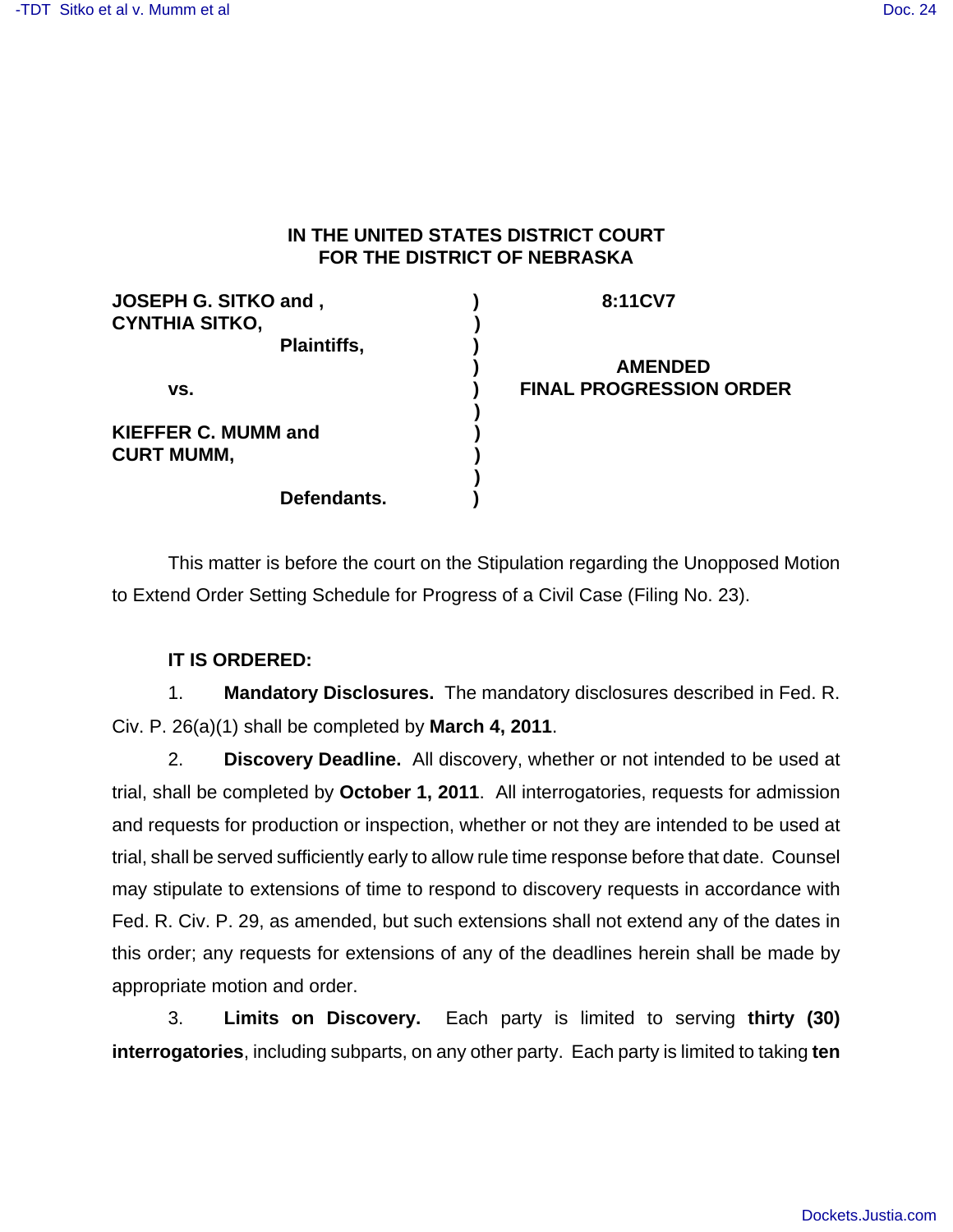**(10) depositions** in this case, excluding expert depositions, without leave of court. Depositions shall be limited by Rule 30(d)(2).

4. **Disclosure of Expert Witnesses.**<sup>1</sup> On or before November 1, 2011, the plaintiffs shall identify all expert witnesses and shall serve the defendant with the statement required by Fed. R. Civ. P. 26(a)(2) regarding each expert witness it expects to call to testify at trial pursuant to the provisions of Rule 702, 703 or 705, Fed. Rules of Evidence. On or before **December 1, 2011,** the defendants shall identify all expert witnesses and shall serve the plaintiff with the statement required by Fed. R. Civ. P. 26(a)(2) regarding each expert witness it expects to call to testify at trial pursuant to the provisions of Rules 702, 703, or 705, Federal Rules of Evidence. If necessary to refute the disclosed opinions of an expert witness of an opponent, a party may disclose additional expert witnesses not later than **January 3, 2012**, provided that the disclosing party then provides all of the information described in Fed. R. Civ. P. Rule 26(a)(2) and makes the expert witness available for deposition prior to the date set for completion of deposition. Supplementation of these disclosures, if originally made prior to these deadlines, shall be made on these deadlines as to any information for which supplementation is addressed in Fed. R. Civ. P. 26(e). The testimony of the expert at trial shall be limited to the information disclosed in accordance with this paragraph.

 5. **Pretrial Disclosures**: Pursuant to Fed. R. Civ. P. 26(a)(3), each party shall provide to all other parties the following information regarding the evidence that it may present at trial other than solely for impeachment purposes as soon as practicable **but not later than the date specified**:

**A. Nonexpert Witnesses - 30 days prior to deposition deadline:** The name, address and telephone number of each witness, separately identifying those whom the party expects to present and those whom the party may call if the need arises.

 $<sup>1</sup>$  Generally, a treating physician shall not be deemed to be "retained or specially employed to provide expert</sup> testimony in a case" within the meaning of Fed. R. Civ. P.  $26(a)(2)(B)$ , but a treating physician must be identified pursuant to Fed. R. Civ. P.  $26(a)(2)(A)$ .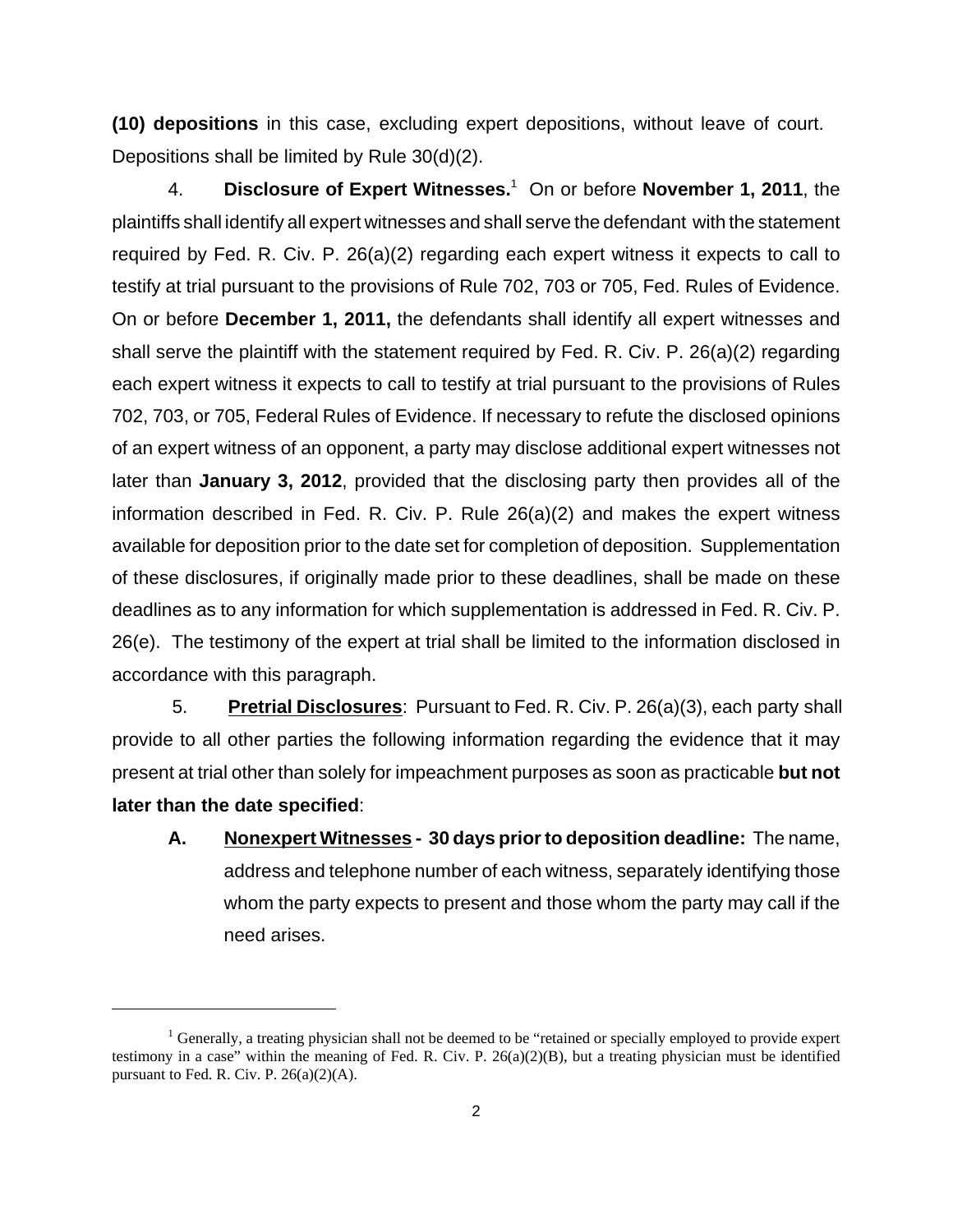- **B. Deposition Testimony and Discovery 5 days before final pretrial conference:** 1) The portions of each deposition, designated by page and line, that it intends to offer and 2) each discovery response of another party it intends to offer. Such designations and any objections thereto shall also be included in the final pretrial conference order. **See** NELR 16.2.
- **C. Trial Exhibits 5 working days before final pretrial conference:** A list of all exhibits it expects to offer by providing a numbered listing and permitting examination of such exhibits. The parties shall also designate on the list those exhibits it may offer only if the need arises.
- **D. Waiver of Objections**: Any objections to the use of witnesses, deposition designations, discovery responses, or exhibits shall be listed in the pretrial order. Failure to list objections (except those under Fed. R. Evid. 402 and 403) shall be deemed waived, unless excused by the court for good cause shown.
- **E. Filing of Disclosures**: The filing of pretrial disclosures required by Fed. R. Civ. P. 26(a)(3) shall be deemed filed at the time of the filing of the Order on Final Pretrial Conference in this matter.

6. **Expert Witness Testimony.** Any motion challenging the qualifications of an expert or the admissibility of testimony of an expert witness under Rule 702, Fed. Rules of Evidence shall be filed not later than **January 15, 2012**, in the absence of which any objection based upon said rule shall be deemed waived. **See Kumho Tire Co., Ltd. v. Carmichael**, 526 U.S. 137 (1999); **Daubert v. Merrell Dow Pharmaceuticals**, 509 U.S. 579 (1993).

7. **Rule 104 Hearings.** Any pretrial motion which will require an evidentiary hearing pursuant to Fed. R. Evid. 104 shall be filed not later than five (5) working days following the deadline for the completion of depositions.

In addition, if the requested hearing involves a Daubert - Kumho question regarding an expert, the expert's disclosure under Fed. R. Civ. P. 26(2)(2)(A)&(B) must be submitted to Judge Strom's chambers when the motion is filed.